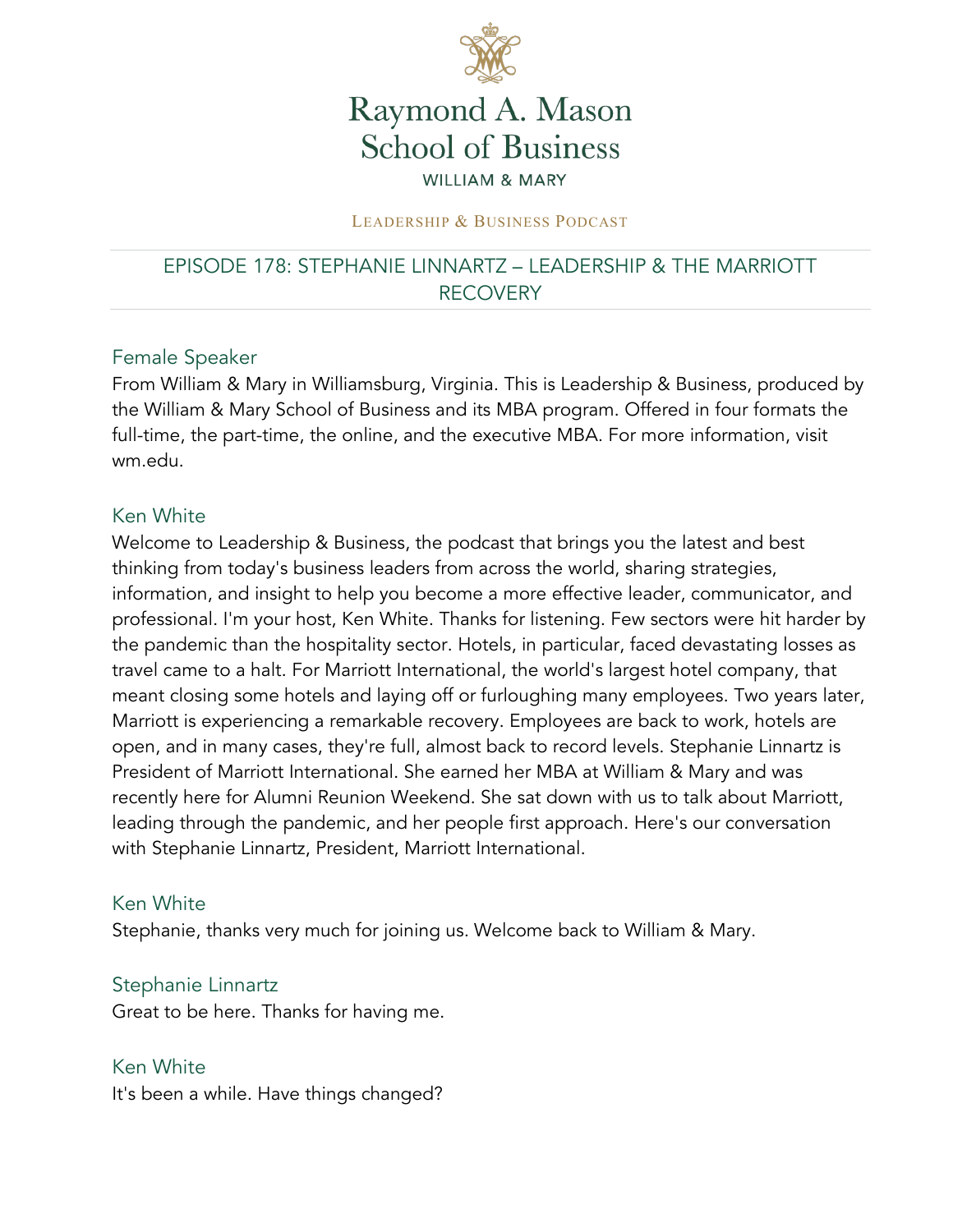A few things have changed. This gorgeous new building where the business school is now housed it's spectacular. But what hasn't changed is how beautiful Williamsburg is. I went on a long run this morning, and it's a beautiful day here, but this William & Mary has to be one of the most beautiful colleges and universities in the world.

#### Ken White

No doubt. What a great place to work and come every day. No questions.

### Stephanie Linnartz

You're lucky.

#### Ken White

Very, very and I think we all know it, too. Yeah, we're all grateful. Thinking back to your MBA days when you were here, and you got your degree, what was the plan? Did you have one?

### Stephanie Linnartz

You know, I did. I grew up in the Washington, D.C. area, and my family owns and runs a small boutique hotel and a number of restaurants in the D.C. area. So I grew up in the hotel business and in the restaurant business, and the service business, and I really did want to go back into that field. So I thought getting in. I worked out of undergrad for Hilton for a few years, then wanted to get my MBA so that I could expand my skill set and get some more things under my belt in terms of, again, knowledge, skills, capabilities. But I did want to go back into the hotel business. And Marriott International started in Washington, D.C., as a nine-stool root-beer stand. And it's a homegrown. It's so global now but started as a local company in D.C., so I knew about Marriott growing up, and I really did want to work for Marriott coming out of William & Mary.

### Ken White

Great.

### Stephanie Linnartz

That's what happened.

### Ken White

It's interesting. On the podcast, we've talked to many leaders and CEOs who grew up in a family business.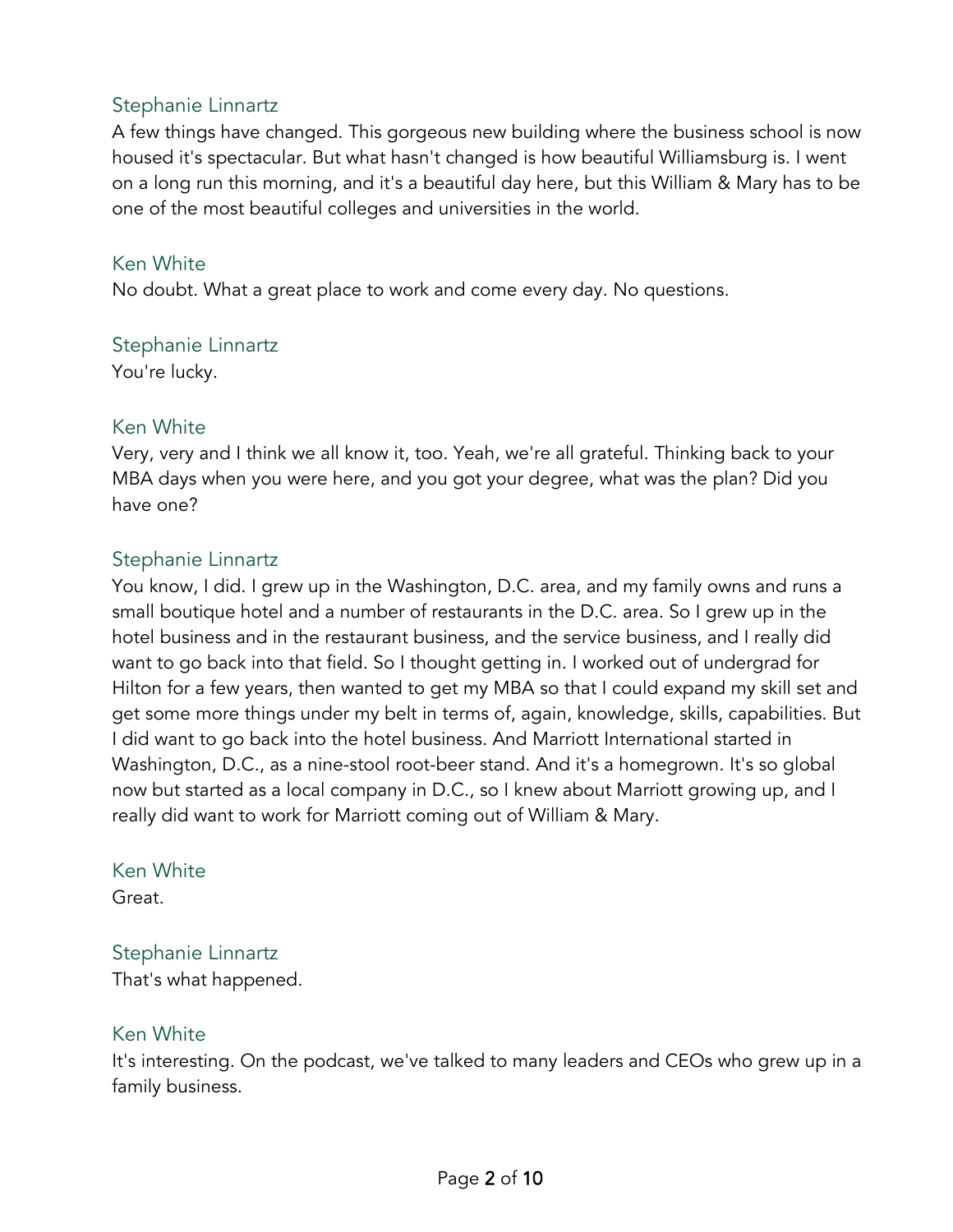Yeah.

### Ken White

Some great lessons there, right? What did you learn at the dinner table about business and customer service in the industry?

### Stephanie Linnartz

Well, I learned a lot from my mom and my dad, and all of my younger siblings. I'm the oldest of a large family, and we all grew up working in the business. And what I learned about the hotel and restaurant business and the service business is, first of all, how great it is and dynamic and interesting and fun. Again, my family's business was on Capitol Hill in D.C., so there's all sorts of interesting people that came into the business. And so I learned about how interesting and fun it was. And also, it's a lot of hard work. The hotel business is twenty-four seven. I learned, most importantly, from my parents. I learned that the people that worked in our family business, they were part of our family, too. And it was an extension. I mean, if someone didn't have a place to go for the holidays in my parents business, we'd invite them over to our house. And so I grew up in knowing that's a really important part of the hospitality and service business is it's really all about the people that work in the business. At the end of the day, that's how you get to your customers is through the employees. We call them associates at Marriott, and that's how you do your work. And so, I grew up at a young age, realizing the importance of putting people first in the hospitality business.

### Ken White

To succeed in the business, how much does someone have to love that business?

### Stephanie Linnartz

I think you have to love it to really excel in the hospitality business. I think any business, I think, as a general rule, people tend to do well in businesses that they have a passion for and that they enjoy. You know, no job and no businesses is without hard days and hard times. But I think, at least in my own personal experience, and those who I've worked with over the years in other industries, too, and friends and family, if you really love the business you're in, you're going to have a better chance of excelling.

### Ken White

When people ask you what you do, how do you summarize it? What do you tell them?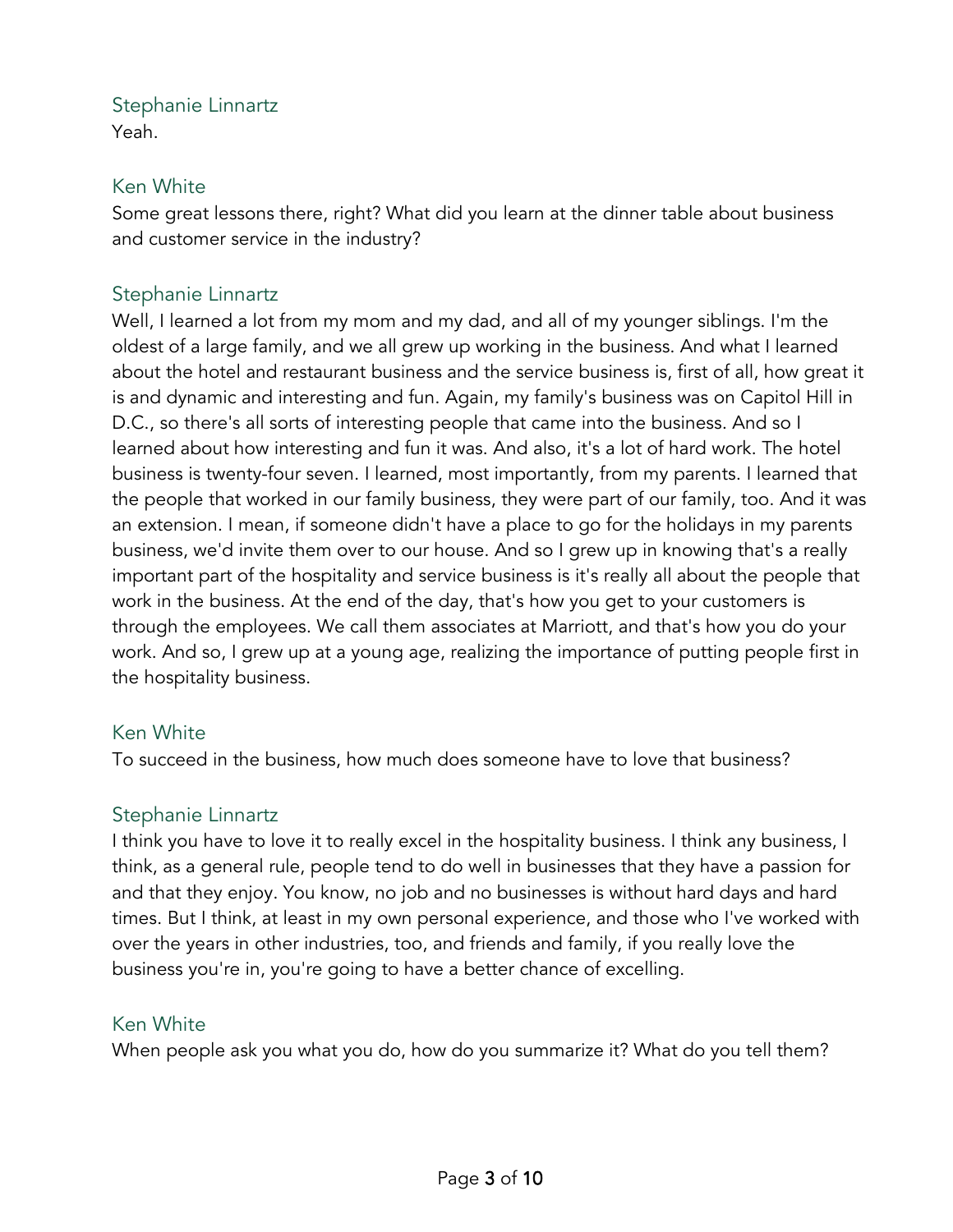Well, right now, my current role is President of Marriott International, which is the largest hotel company in the world. We have 30 brands Ritz Carlton, St. Regis, Marriott, of course, Sheraton, Courtyard, Moxy, Four Points. I won't go on and on with all 30 brands, but ranging from very high-end brands to more affordable brands at the lower end of the spectrum. We have over 8,000 hotels across those 30 brands. We're in 140 different countries and growing, and I'm responsible for leading all the consumer side of the business. So sales, marketing, brand, revenue management, data analytics. I'm in charge of global technology. I'm in charge of global real estate development, which is building new hotels around the world. Global design, which is interior design of our properties. And last but not least, I lead all of our new businesses. So we started a home rental business a few years ago called Homes & Villas by Marriott International. We launched Ritz Carlton Yachts, or we will this year, a new cruise business, which is spectacular. We have a very large retail business called Marriott Bonvoy Boutiques, where we sell Ritz Carlton Bedding and Westin Heavenly Beds furniture, etc. We've just launched a new media business a couple weeks ago. So we are constantly thinking about how to evolve our company, all related to travel. And so I lead that area as well.

#### Ken White

That's clearly leading on a large scale. How do you get to the point where you're comfortable knowing what you need to know?

### Stephanie Linnartz

To me, the most important thing is building, attracting, building, retaining great talent. I am very blessed to have an amazing leadership team, a very diverse leadership team. Diverse in terms of gender, race, ethnicity, different countries, different sexual orientation, different thought. I mean, extremely diverse leadership team. And that is the key to how I do my job every day. I'm extremely blessed to have people and people that candidly, in many cases, very different skills than I have. I think as a leader. You need to complement yourself with people that think differently than you, have different experiences, and then trust them to do their jobs. And so I've been extremely blessed at Marriott to work with, I think, some of the best people in not only the hotel business but any business.

### Ken White

What are you working on now that really excites you, really gets you going?

### Stephanie Linnartz

Well, right now, our focus is very much coming out of the pandemic and rebuilding trust with our associates. The pandemic was absolutely devastating to the travel and tourism sector, was devastating to Marriott International. Just to give you a little context of how bad it was, even after 911 2001 and the 2008 2009 financial crisis, our worst quarters then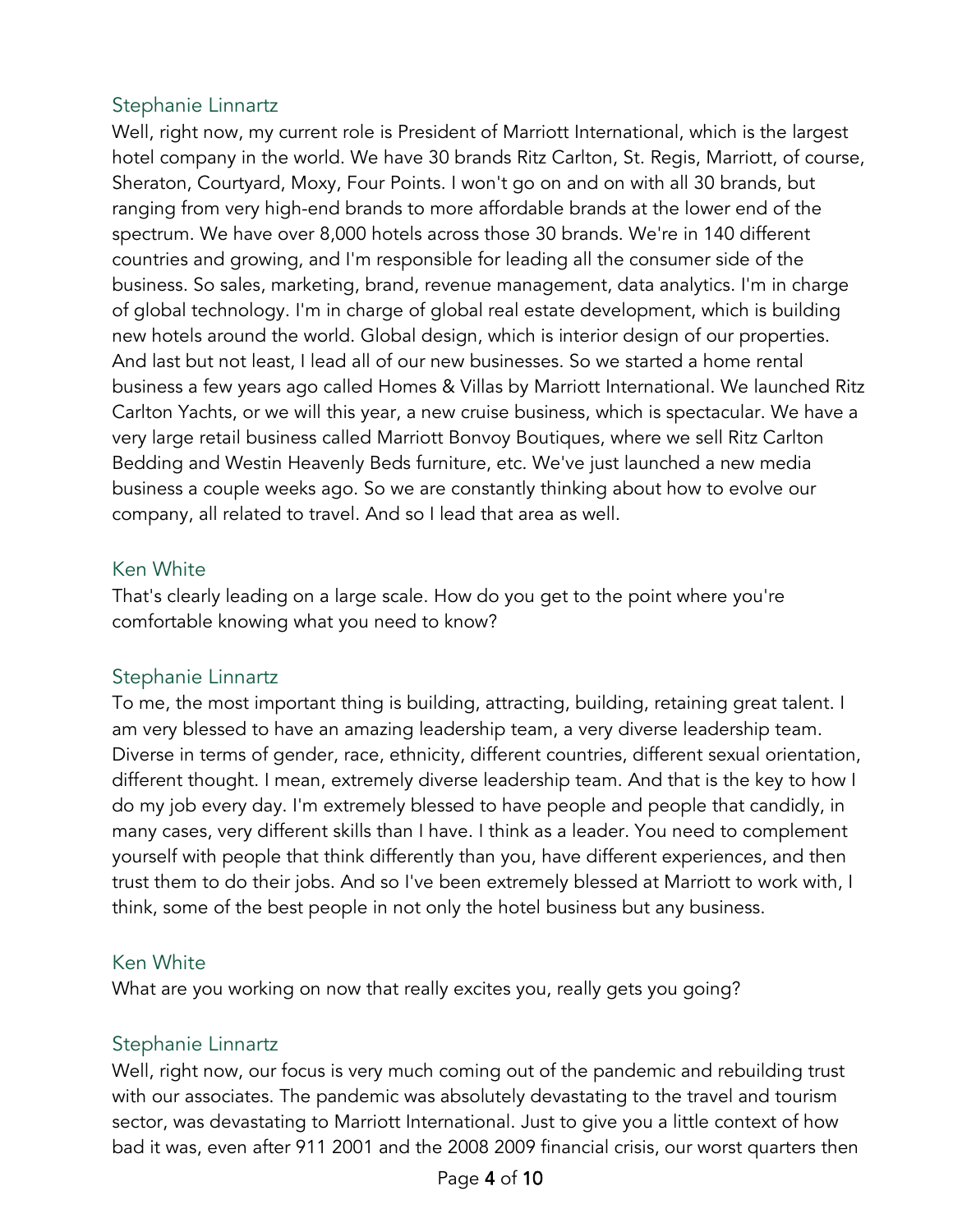were negative 15% in terms of a metric we call red par revenue per available room. Think of it as same-store sales. Our worst quarter after 911 2001 was negative 15%. Our worst quarter during the financial crisis was negative 25. In the spring of 2020, our business overnight was down 90%, overnight. 25% of our hotels were completely shuttered. 80 plus percent of the 750,000 associates we have around the world were laid off or furloughed. It was devastating. And our industry, particularly in the United States and Europe, and in many places, tends to skew very female, very minority, and very youth. And so, these were the people that were just most hurt by the pandemic. And so we are coming out of two very tough years. And so we're rebuilding, rehiring, again getting the trust back with our associates as we bring people back to work. I'm happy to say things are much, much better. It's remarkable how quickly they've recovered, but the focus right now is on our people. It really is. We've got lots of other things going on, as you can imagine, but it's on our people.

### Ken White

How do you build that trust? How do you communicate? How do you interact to do that?

### Stephanie Linnartz

Well, with a lot of transparency and honesty about kind of what we went through and how things are looking. During the worst of the pandemic, our former CEO, Arne Sorenson, who passed away in 2021 after a very long battle with pancreatic cancer. I look to him a lot as my guidepost about how to lead through something like this. He did it with incredible transparency and honesty, told everybody how bad things were, was really transparent. Incredible empathy about like, this is so horrible. And it was heartbreaking for him and for the entire leadership team and then hope too. Even in the depths of the Pandemic, Arne and the rest of the leadership team, myself included, saying, but we're going to get through this. Travel is part of the human condition. It makes life better. It makes the world better. Travel will come back. Our company will survive. We're going to get through this. So transparency, empathy, and hope were the main things I think we all tried to focus on as we led through a very challenging time. And sure enough, the hope part turned out to be true because this year, our business in 2022, so just really roughly, a little over two years later, is almost back to 2019 levels, which was a record year for the industry and the company and for any of your listeners who have been in an airport lately or tried to book a hotel, you know that travel has come back. And not just leisure travel, but business travel, too.

### Ken White

We'll continue our conversation with Stephanie Linnartz in just a minute. Our podcast is brought to you by the William & Mary School of Business. If your organization is interested in retaining your best people, consider enrolling them in one of our MBA programs for working professionals. William & Mary's online MBA, part-time MBA, and executive MBA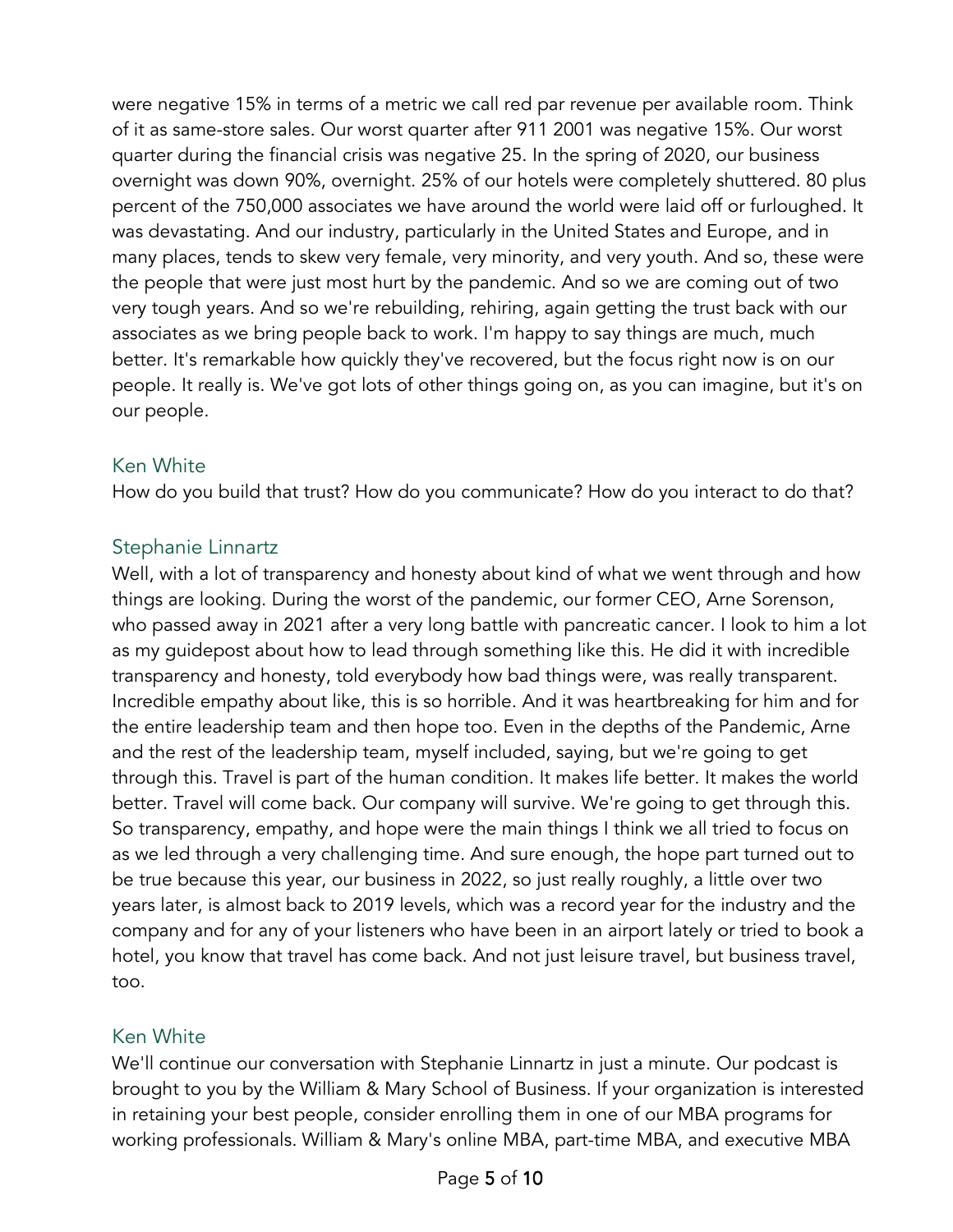programs are designed for the professional who works full-time, so both the employee and the organization benefit. Show your employees you care by investing in their growth. Check out the MBA program at William & Mary at wm.edu. Now back to our conversation with the President of Marriott International, Stephanie Linnartz.

#### Ken White

The pandemic has been so long, it's really worn people down. How did you stay up and focused?

### Stephanie Linnartz

Well, I kind of went to my go-to tools for living through tough times. My dad has a funny expression that I like. By the way, it's tough times don't last, but tough people do. But how did I navigate through those times? First of all, a lot of I like to exercise, so to me, it's a big stress release. I like to run. I love my Peloton. So I tried to make sure that even in the depths of these very difficult times, I was focusing on taking care of myself, eating well, exercising most importantly, I should say, with my family. It was always my rock, my husband, my children, my faith. I like to meditate. I find that prayer, meditation, exercise, top of the list family. And these are tools I've always used throughout my career all the time, but particularly when times are tough.

### Ken White

I think a lot of incredibly successful people we've had on the podcast, that's self-care, that workout, boy, that's number one.

### Stephanie Linnartz

Yeah, cause you can't take care of other people if you don't take care of yourself. You can't take care of your family. You can't be there for your colleagues and your teammates at work, your friends. If you're not healthy and happy yourself, you can't be there for other people. So I do think this idea of self-care and making that a priority, yes, it's important for you, but it's important for the people that you love, too.

#### Ken White

Yeah. Are you a morning workout person?

Stephanie Linnartz Morning.

Ken White Morning.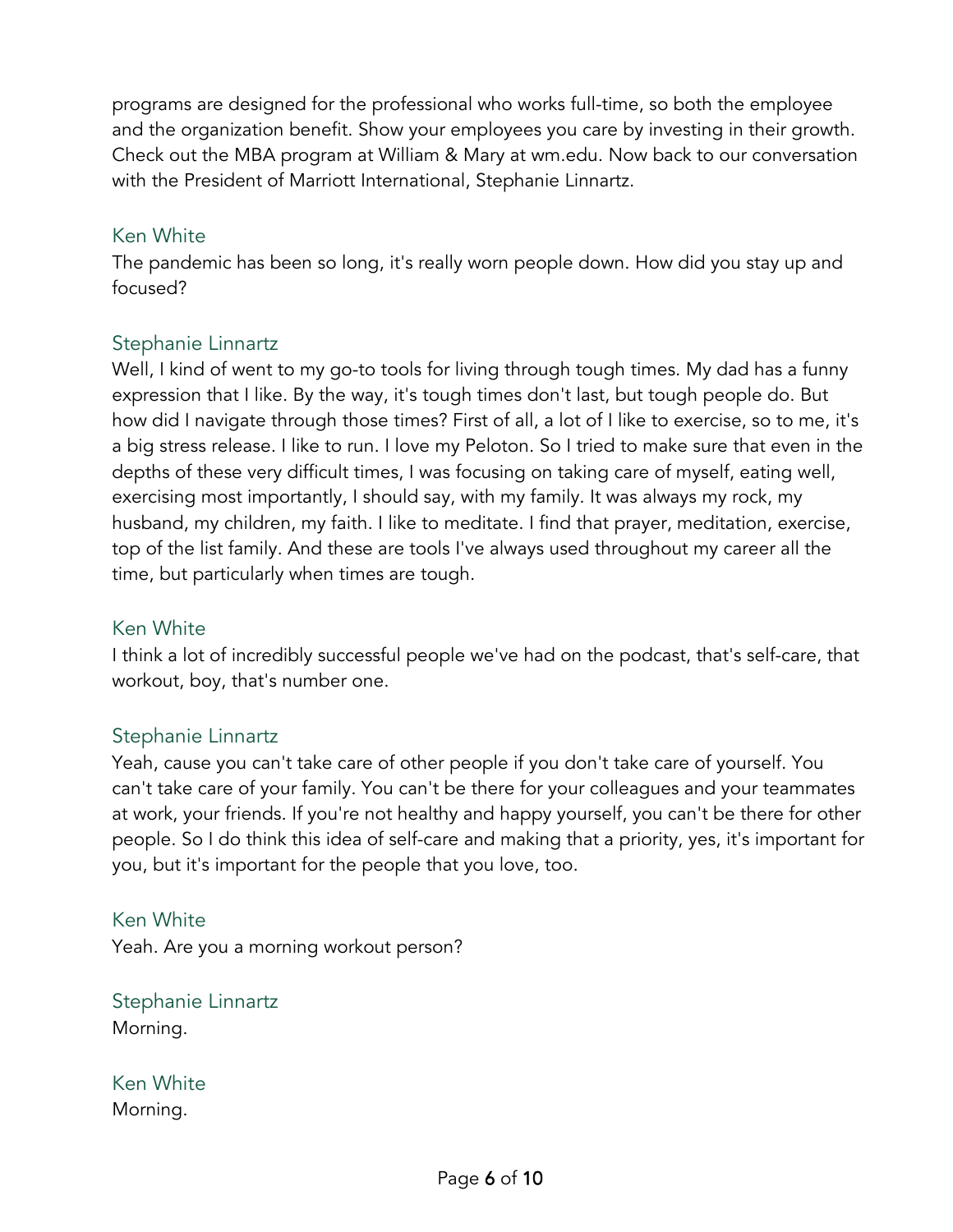100% morning, yeah. If it doesn't happen in the morning, I have to admit, Ken, I might skip it for the day.

Ken White It's pretty hard, right, once the day begins.

Stephanie Linnartz

Yeah, yeah.

#### Ken White

I think most of the people we've had on the podcast are morning workouts, and we've had a lot of runners.

Stephanie Linnartz Yeah.

Ken White Yeah, no question.

Stephanie Linnartz Love to run.

#### Ken White

As you're moving through Marriott, I mean, obviously, leadership positions. Who have you learned most from in terms of leadership? You mentioned the former CEO, others who have had a real impact on you, and the way you approach leadership.

### Stephanie Linnartz

Yeah, I mean, I've had some great bosses over the years, one of whom, Amy McPherson, is also a fellow William & Mary business school grad. And she was a number of years ahead of me at William & Mary and then went to Marriott, too. She was a boss and a mentor to me. I've had some other great bosses, but what I've found over my career is sometimes I learn more, and I'm mentored by people that are younger than me, people on my team. This idea of reverse mentorship, I often say if I want to learn more about data or analytics or cyber security, or some of the newer, relatively speaking, newer fields that are emerging, I will go to a young person on my team. Can you mentor me? I may be your boss. Right. But you know more than me. So how can I learn from, again, more junior people on my team? Because they know more. So I've been blessed to learn from both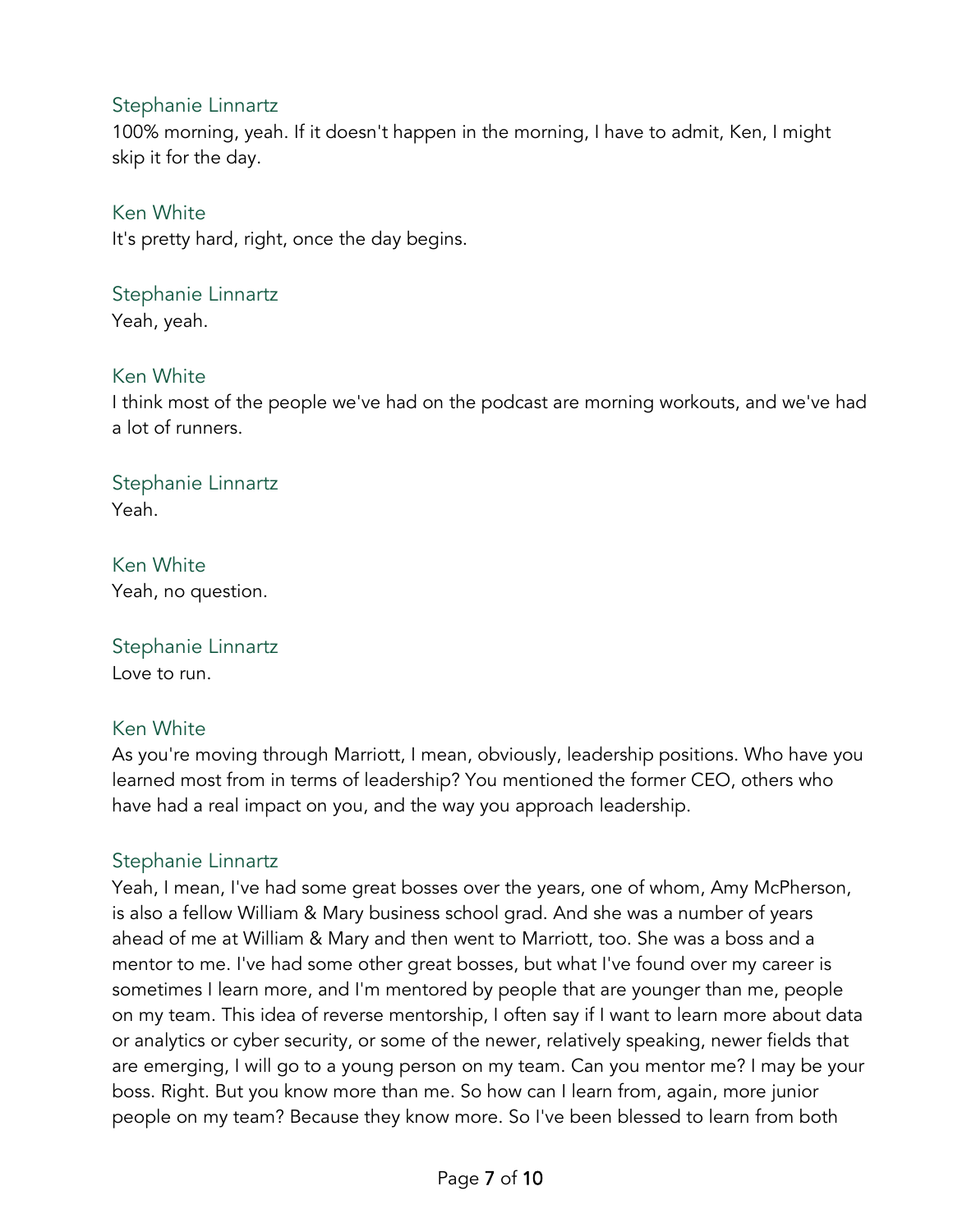people that are more senior than me and bosses, peers, of course, and then people on my team.

#### Ken White

You mentioned earlier about bringing people back. Hiring and retention, I'm assuming, a pretty big priority for you.

#### Stephanie Linnartz

Absolutely. And the thing about Marriott International that's so terrific is that we are a place to come for a career, not just a job. And 50% of our general managers at our hotels, which is a very good job, started out as hourly workers. So we are it's really.

#### Ken White

Wow, that's a number.

#### Stephanie Linnartz

Yeah, it's really an amazing statistic that holds true today. And our turnover is actually relatively low as a result of the career progression. So we say, come to Marriott International. You can start as an hourly worker and work your way up. You don't even need to be a general manager, part of the executive team at a hotel or a regional office, or at corporate headquarters. So many of us at Marriott International started. I started working in my family business, waiting tables, cleaning rooms, checking people in. So many of us started as hourly, myself included. And you learned the importance of at the end of the day, what's really important in our business is the people who are taking care of the guests in our hotels and our other businesses.

#### Ken White

You were at the World Economic Forum this year. You're a regular there?

#### Stephanie Linnartz

I am. This is my 8th year. I was there in Davos, Switzerland. It was postponed from January to the spring, which is unusual to be in Davos in warm weather, but it was amazing to be there. While I'm very bullish about the world and the future of travel, in particular, there's a lot of stuff going on. Right. The war in Ukraine, which is heartbreaking. Geopolitical tensions, inflation, food shortages, supply chain issues. There's a lot going on in the world right now. And that event is a good way to bring business people, government officials, academics, altogether to kind of try to figure out how to solve the world's problems. So it's a blessing to go to that event every year.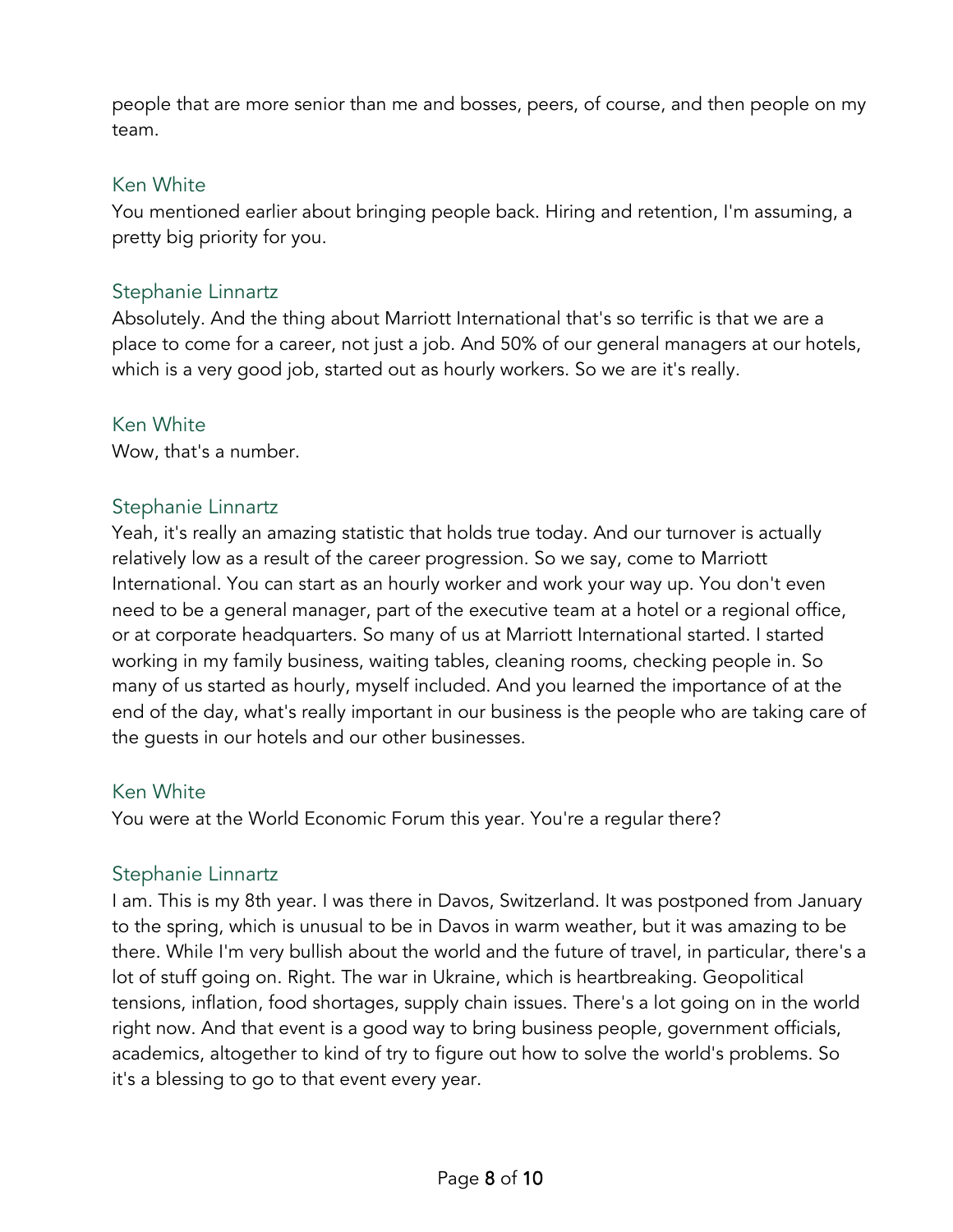### Ken White

And then you walk away from it this year. Any feelings? Any thoughts moving for the future? What were your takeaways?

### Stephanie Linnartz

I left hopeful. Despite all the challenges that are there, I feel like people are really focused on the right things. There's a ton of focuses there should be on the environment. Right. That was a big area of focus again. And the world's problems are not going to be solved just by business or just by governments, or just by academics. We need to come together and not by just one country. Right. That's what's so great about that forum. It's complicated. Right. So we need to work together as a global community and across various sectors. And so I left with a lot of hope that people understand the seriousness of the problems facing the world and they want to find a way to work together to solve them. So I left quite hopeful despite some of the tough things going on in the world.

### Ken White

Some of our listeners are students and younger professionals, and if they're listening, saying, I'd love to do what she's doing. What kind of advice do you have for a young professional today?

### Stephanie Linnartz

Well, I think it's first of all, decide something that you love and you're passionate about. Again, I think people do well when they love their field, their career. And then this may sound very, very simple, but I think the key is to work really, really hard. Always be a learner. Be willing to take risk. I say this to young people all the time. Take on the thorniest, most difficult project that no one in your company or, depending on what you do, wants to do. And first of all, if you nail it, you're going to get recognized. Even if you don't, you're going to be recognized for trying. So take risk. Once you get into your field or company that you want to work for, and again, work really hard. Be a good person. Surround as you move up the ladder, surround yourself with good people that you trust, and you advocate for. And those have been some of the things that have served me well in my career.

### Ken White

That's our conversation with Stephanie Linnartz, and that's it for this episode of Leadership & Business. Our podcast is brought to you by the William & Mary School of Business, home to the MBA program, offered in four formats the full-time, the part-time, the online, and the executive MBA. If you're looking for a truly transformational experience, check out the William & Mary MBA program at wm.edu. Thanks to our guest, Stephanie Linnartz, and thanks to you for joining us. I'm Ken White. Wishing you a safe, happy, and productive week ahead.